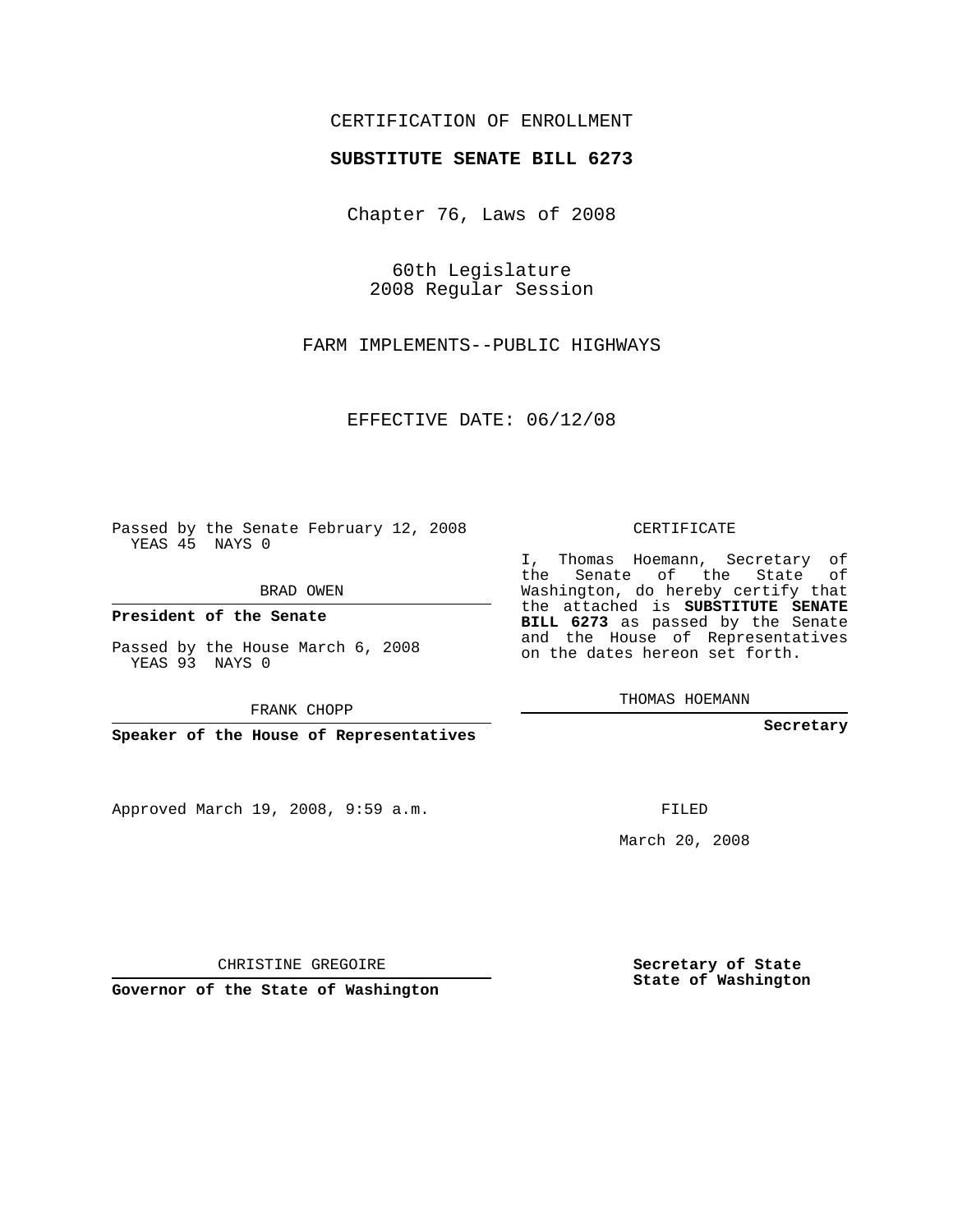## **SUBSTITUTE SENATE BILL 6273** \_\_\_\_\_\_\_\_\_\_\_\_\_\_\_\_\_\_\_\_\_\_\_\_\_\_\_\_\_\_\_\_\_\_\_\_\_\_\_\_\_\_\_\_\_

\_\_\_\_\_\_\_\_\_\_\_\_\_\_\_\_\_\_\_\_\_\_\_\_\_\_\_\_\_\_\_\_\_\_\_\_\_\_\_\_\_\_\_\_\_

Passed Legislature - 2008 Regular Session

**State of Washington 60th Legislature 2008 Regular Session**

**By** Senate Transportation (originally sponsored by Senators Haugen and Rasmussen)

READ FIRST TIME 01/28/08.

 1 AN ACT Relating to the nondivisible gross weight limit of farm 2 implements on public highways; and amending RCW 46.44.140.

3 BE IT ENACTED BY THE LEGISLATURE OF THE STATE OF WASHINGTON:

 4 **Sec. 1.** RCW 46.44.140 and 1984 c 7 s 60 are each amended to read 5 as follows:

 In addition to any other special permits authorized by law, special permits may be issued by the department of transportation for a quarterly or annual period upon such terms and conditions as it finds proper for the movement of (1) farm implements used for the cutting or threshing of mature crops; or (2) other farm implements that may be identified by rule of the department of transportation. Any farm 12 implement moved under this section must ((have a gross weight less than 13 forty-five)) comply with RCW 46.44.091, have a gross weight of less 14 than sixty-five thousand pounds, and have a total outside width of less than twenty feet while being moved, and such movement must be patrolled, flagged, lighted, signed, at a time of day, and otherwise in accordance with rules hereby authorized to be adopted by the department of transportation for the control of such movements.